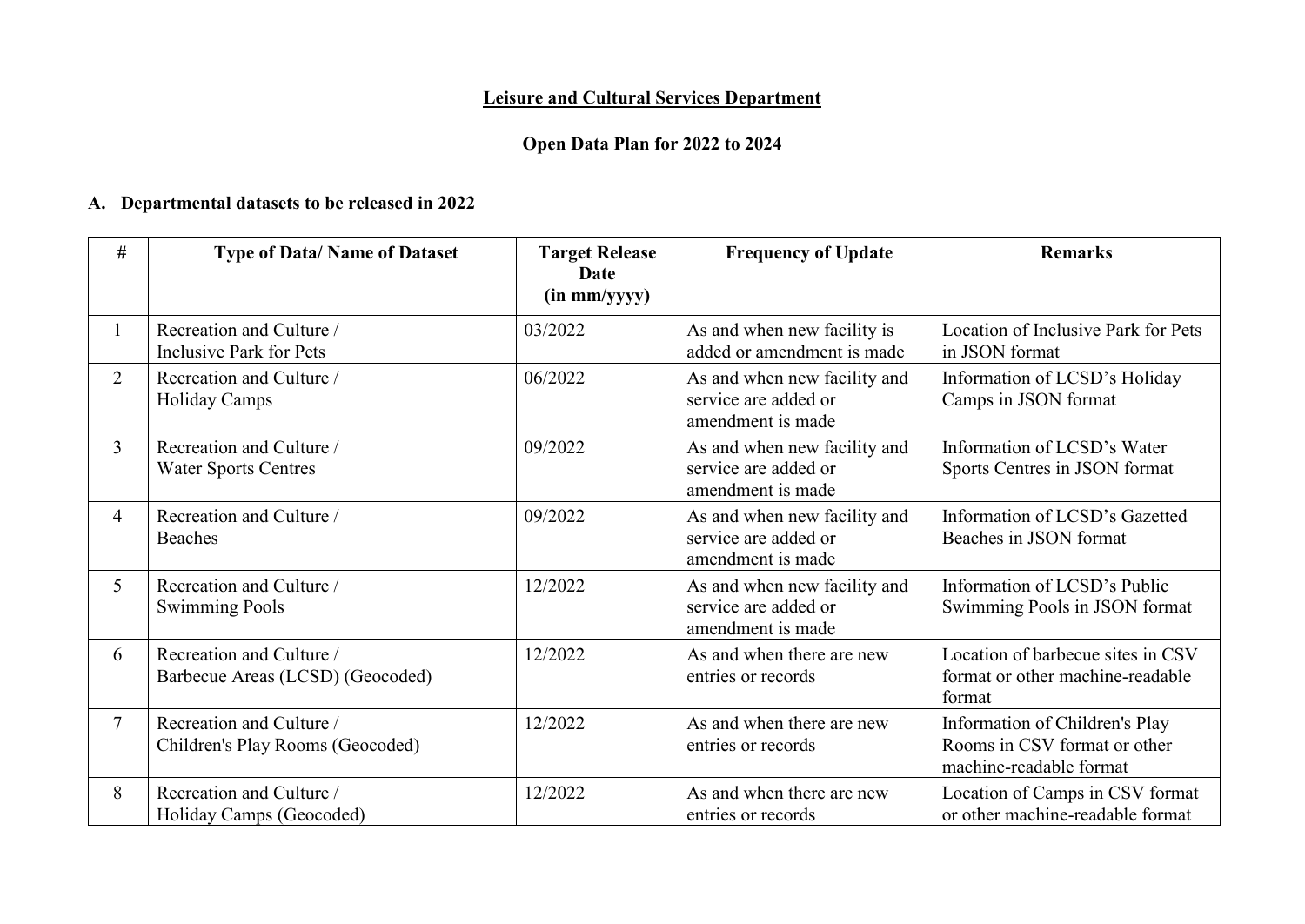| 9  | Recreation and Culture /<br>Libraries (Geocoded)                | 12/2022 | As and when there are new<br>entries or records | Location of Libraries in CSV<br>format or other machine-readable<br>format                  |
|----|-----------------------------------------------------------------|---------|-------------------------------------------------|---------------------------------------------------------------------------------------------|
| 10 | Recreation and Culture /<br>Museums (Geocoded)                  | 12/2022 | As and when there are new<br>entries or records | Location of Museums in CSV<br>format or other machine-readable<br>format                    |
| 11 | Recreation and Culture /<br>Parks, Zoos and Gardens (Geocoded)  | 12/2022 | As and when there are new<br>entries or records | Location of Parks, Zoos and<br>Gardens in CSV format or other<br>machine-readable format    |
| 12 | Recreation and Culture /<br>Performance Venues (Geocoded)       | 12/2022 | As and when there are new<br>entries or records | Location of Performance Venues in<br>CSV format or other machine-<br>readable format        |
| 13 | Recreation and Culture /<br>Recreation Grounds (Geocoded)       | 12/2022 | As and when there are new<br>entries or records | Location of Recreation Grounds in<br>CSV format or other machine-<br>readable format        |
| 14 | Recreation and Culture /<br>Badminton Courts (Geocoded)         | 12/2022 | As and when there are new<br>entries or records | Location of Badminton Courts in<br>CSV format or other machine-<br>readable format          |
| 15 | Recreation and Culture /<br><b>Basketball Courts (Geocoded)</b> | 12/2022 | As and when there are new<br>entries or records | Location of Basketball Courts in<br>CSV format or other machine-<br>readable format         |
| 16 | Recreation and Culture /<br>Beaches (Geocoded)                  | 12/2022 | As and when there are new<br>entries or records | Location of beaches in CSV format<br>or other machine-readable format                       |
| 17 | Recreation and Culture /<br>Bowling Greens (Geocoded)           | 12/2022 | As and when there are new<br>entries or records | Location of Bowling Greens in<br>CSV format or other machine-<br>readable format            |
| 18 | Recreation and Culture /<br>Cycling Sites (Geocoded)            | 12/2022 | As and when there are new<br>entries or records | Location of Cycling Tracks and<br>Grounds in CSV format or other<br>machine-readable format |
| 19 | Recreation and Culture /<br>Fitness Rooms (Geocoded)            | 12/2022 | As and when there are new<br>entries or records | Information of Fitness Rooms in<br>CSV format or other machine-<br>readable format          |
| 20 | Recreation and Culture /<br>Golf Facilities (Geocoded)          | 12/2022 | As and when there are new<br>entries or records | Location of Golf Facilities in CSV<br>format or other machine-readable<br>format            |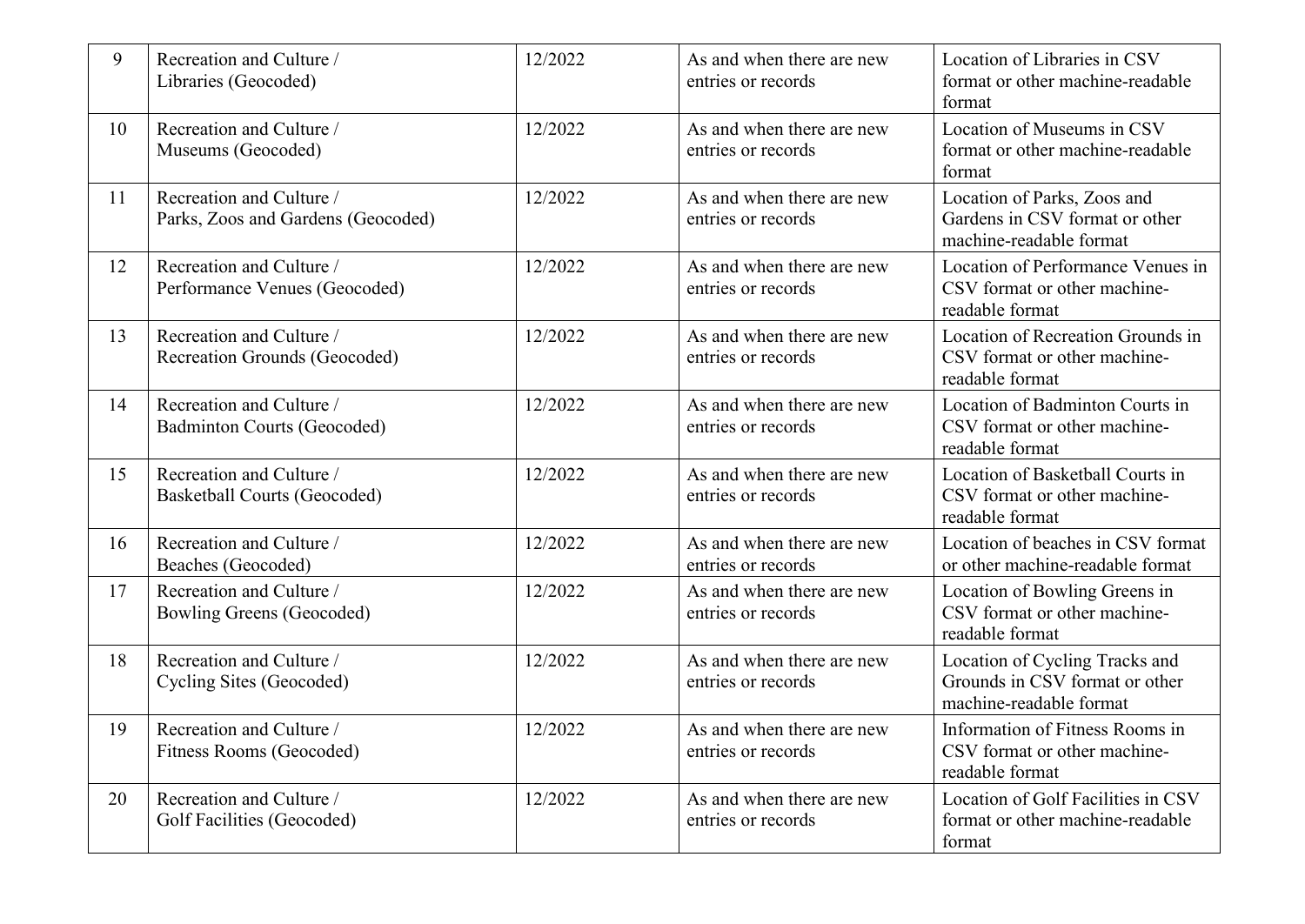| 21 | Recreation and Culture /<br>Grass Pitches (Geocoded)                           | 12/2022 | As and when there are new<br>entries or records | Location of 7-a-side & 11-a-side<br>Turf Soccer Pitches in CSV format<br>or other machine-readable format                  |
|----|--------------------------------------------------------------------------------|---------|-------------------------------------------------|----------------------------------------------------------------------------------------------------------------------------|
| 22 | Recreation and Culture /<br>Hard-surface Pitches (Geocoded)                    | 12/2022 | As and when there are new<br>entries or records | Location of $5$ -a-side & $7$ -a-side<br>Hard-surface Soccer Pitches in<br>CSV format or other machine-<br>readable format |
| 23 | Recreation and Culture /<br>Horse Riding Schools (Geocoded)                    | 12/2022 | As and when there are new<br>entries or records | Location of Horse Riding Schools<br>in CSV format or other machine-<br>readable format                                     |
| 24 | Recreation and Culture /<br>Multipurpose Indoor Stadia (Geocoded)              | 12/2022 | As and when there are new<br>entries or records | Location and facilities of the Indoor<br>Stadia in CSV format or other<br>machine-readable format                          |
| 25 | Recreation and Culture /<br>Other Recreation & Sports Facilities<br>(Geocoded) | 12/2022 | As and when there are new<br>entries or records | Information of Other Recreation &<br>Sports Facilities in CSV format or<br>other machine-readable format                   |
| 26 | Recreation and Culture /<br>Sports Centres (Geocoded)                          | 12/2022 | As and when there are new<br>entries or records | Location of Sports Centres in CSV<br>format or other machine-readable<br>format                                            |
| 27 | Recreation and Culture /<br><b>Sports Climbing Facilities (Geocoded)</b>       | 12/2022 | As and when there are new<br>entries or records | <b>Information of Sports Climbing</b><br>Facilities in CSV format or other<br>machine-readable format                      |
| 28 | Recreation and Culture /<br>Sports Grounds (Geocoded)                          | 12/2022 | As and when there are new<br>entries or records | Location of Sports Grounds in CSV<br>format or other machine-readable<br>format                                            |
| 29 | Recreation and Culture /<br>Squash Courts (Geocoded)                           | 12/2022 | As and when there are new<br>entries or records | Location of Squash Courts in CSV<br>format or other machine-readable<br>format                                             |
| 30 | Recreation and Culture /<br>Stadia (Geocoded)                                  | 12/2022 | As and when there are new<br>entries or records | Location of Stadia in CSV format<br>or other machine-readable format                                                       |
| 31 | Recreation and Culture /<br>Swimming Pools (Geocoded)                          | 12/2022 | As and when there are new<br>entries or records | Location of swimming pools in<br>CSV format or other machine-<br>readable format                                           |
| 32 | Recreation and Culture /<br>Table Tennis Tables (Geocoded)                     | 12/2022 | As and when there are new<br>entries or records | Location of Table Tennis Tables in<br>CSV format or other machine-<br>readable format                                      |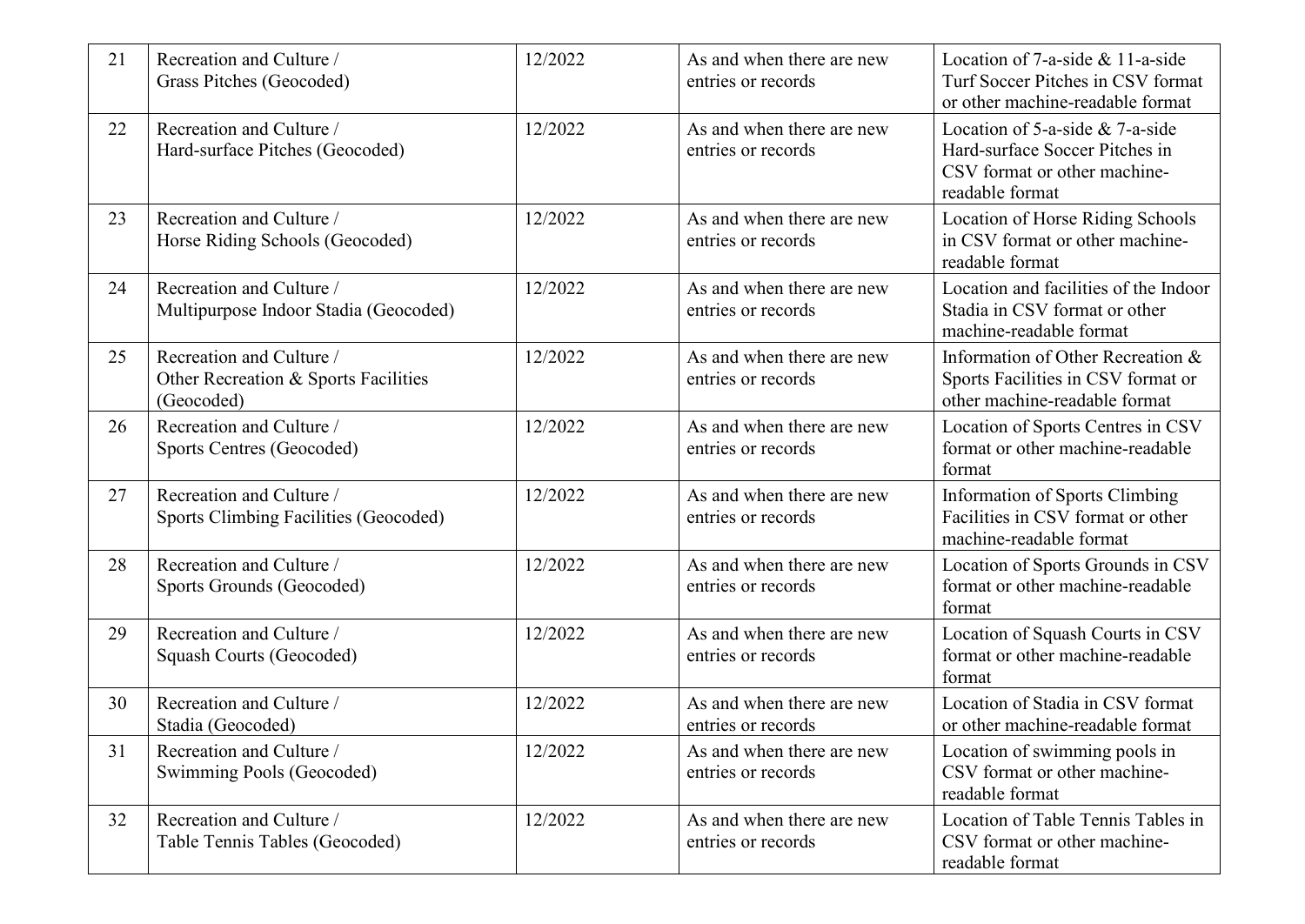| 33 | Recreation and Culture /<br>Tennis Courts (Geocoded)        | 12/2022 | As and when there are new<br>entries or records | Location of Tennis Courts in CSV<br>format or other machine-readable<br>format         |
|----|-------------------------------------------------------------|---------|-------------------------------------------------|----------------------------------------------------------------------------------------|
| 34 | Recreation and Culture /<br>Water Sports Centres (Geocoded) | 12/2022 | As and when there are new<br>entries or records | Location of Water Sports Centres<br>in CSV format or other machine-<br>readable format |

### **B. Departmental datasets to be released in 2023 and 2024**

| # | <b>Type of Data/ Name of Dataset</b>                                                               | <b>Target</b><br><b>Release Date</b><br>$(in \, mm/yyy)$ | <b>Frequency of Update</b> | <b>Remarks</b>                                                                                         |
|---|----------------------------------------------------------------------------------------------------|----------------------------------------------------------|----------------------------|--------------------------------------------------------------------------------------------------------|
|   | Recreation & Culture /<br>Available Session of Turf Soccer Pitches by<br>Venue                     | 09/2023                                                  | Real-time                  | Available Session of Turf Soccer<br>Pitches by Venue in CSV/JSON<br>format                             |
|   | Recreation and Culture /<br>Availability of Computer Workstations of<br>Hong Kong Public Libraries | 06/2024                                                  | Real-time                  | Available computer workstations<br>for use at individual public<br>libraries. Format to be determined. |

## **C. Datasets planned to be opened up by other organisations**

# **(1) N/A**

| <b>Type of Data/Name of Dataset</b> | <b>Target</b><br><b>Release Date</b><br>$(in \, mm/yyyy)$ | <b>Frequency of Update</b> | <b>Remarks</b> |
|-------------------------------------|-----------------------------------------------------------|----------------------------|----------------|
| N/A                                 | N/A                                                       | N/A                        | N/A            |

# **D. Progress: Datasets already uploaded to PSI Portal by Department and other organisations**

| <b>Type of Data/Name of Dataset</b>                       | <b>Release Date</b><br>$(in \, mm/yyyy)$ | <b>Frequency of Update</b> | <b>Remarks</b>                                                |
|-----------------------------------------------------------|------------------------------------------|----------------------------|---------------------------------------------------------------|
| Recreation and Culture /<br>Events on Sale through URBTIX | 12/2021                                  | Daily                      | Information of Events on Sale<br>through URBTIX in XML format |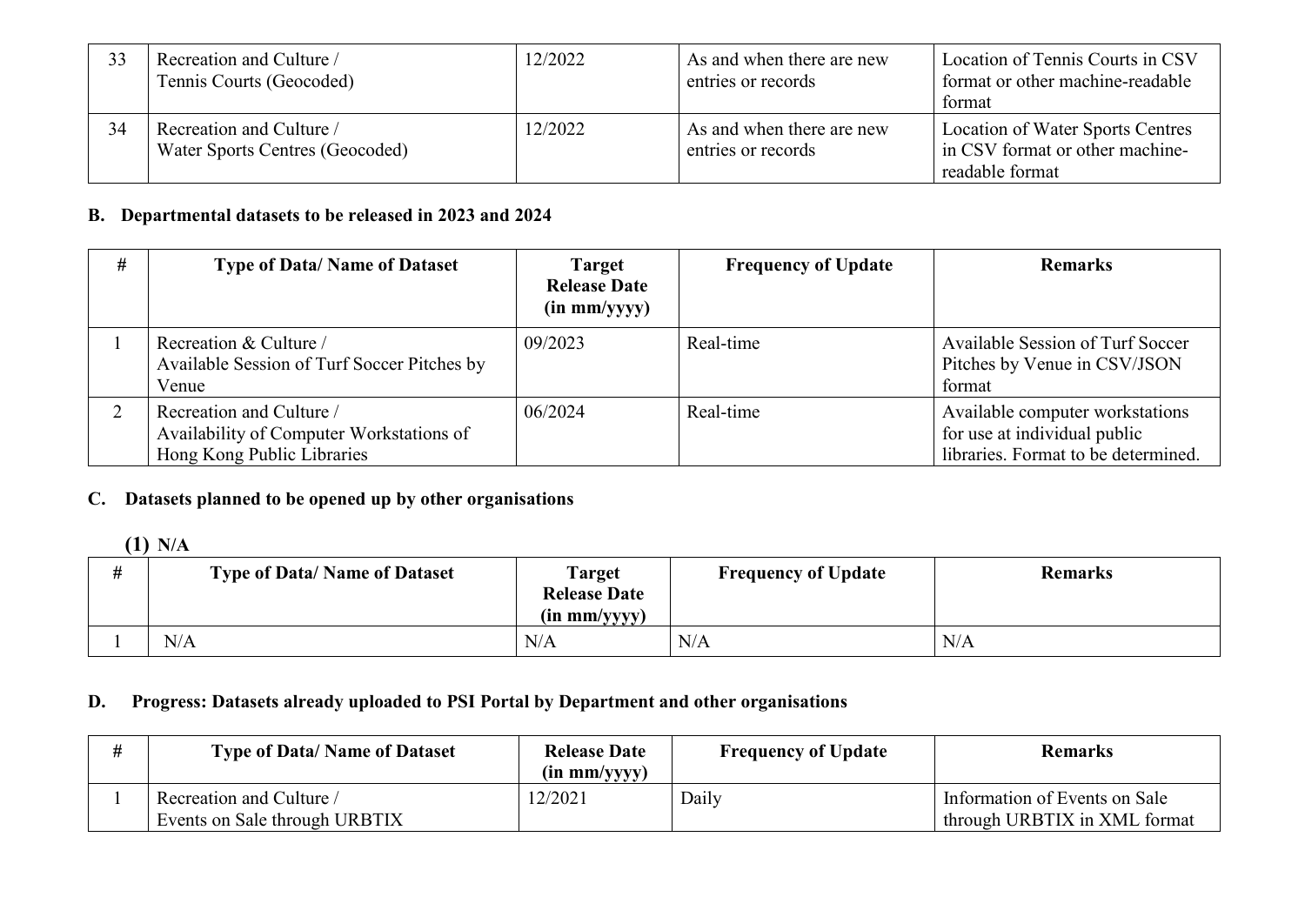| $\overline{2}$ | Recreation and Culture /<br>Usage of Recreational and Sports Facilities by<br>Venue                                                           | 12/2021 | Annually                                                  | Usages of Arena, Activity Rooms,<br>Squash Courts, Tennis Courts,<br>Sports Grounds and Turf Pitches by<br>Venue in CSV/JSON format                 |
|----------------|-----------------------------------------------------------------------------------------------------------------------------------------------|---------|-----------------------------------------------------------|-----------------------------------------------------------------------------------------------------------------------------------------------------|
| $\overline{3}$ | Recreation and Culture /<br>Number of presentations and attendances of<br>events organised by Community Programmes<br>Office by type of event | 12/2021 | Annually                                                  | Number of presentations and<br>attendances of events organised by<br>Community Programmes Office by<br>type of event in CSV format                  |
| $\overline{4}$ | Recreation and Culture /<br>Curriculum Content and Syllabus of<br><b>Instrumental Music Training Scheme</b>                                   | 06/2021 | Annually                                                  | Information of Curriculum Content<br>and Syllabus of Instrumental Music<br>Training Scheme in CSV format                                            |
| 5 <sup>5</sup> | Recreation and Culture /<br>School visit groups by Venue                                                                                      | 03/2021 | Quarterly                                                 | Number of school visit groups by<br>Venue in CSV format                                                                                             |
| 6              | Recreation and Culture /<br>Swimming Pool Attendance by Venue                                                                                 | 12/2020 | Annually                                                  | Attendance of LCSD Public<br>Swimming Pools by Venue in CSV<br>format                                                                               |
| $\overline{7}$ | Recreation and Culture /<br>Number of presentations and attendances of<br>cultural programmes by type of event                                | 12/2020 | Annually                                                  | Number of presentations and<br>attendances of cultural programmes<br>by type of event in CSV format                                                 |
| 8              | Recreation and Culture /<br>Beach Attendance by Venue                                                                                         | 09/2020 | Annually                                                  | Attendance of LCSD Gazetted<br>Beaches by Venue in CSV format                                                                                       |
| 9              | Recreation and Culture /<br><b>Outdoor Fitness Equipment</b>                                                                                  | 06/2020 | As and when new facility is<br>added or amendment is made | <b>Information of Outdoor Fitness</b><br><b>Equipment namely Elderly Fitness</b><br>Corners, Fitness Corners and<br>Fitness Stations in JSON format |
| 10             | Recreation and Culture /<br>Training Programmes organized by Music<br>Office                                                                  | 06/2020 | Quarterly                                                 | <b>Information of Training</b><br>Programmes organized by Music<br>Office in CSV format                                                             |
| 11             | Recreation and Culture /<br>List of e-books of Hong Kong Public Libraries                                                                     | 03/2020 | Quarterly                                                 | List of e-books of Hong Kong<br>Public Libraries (with links for<br>online reading/download) in CSV<br>format                                       |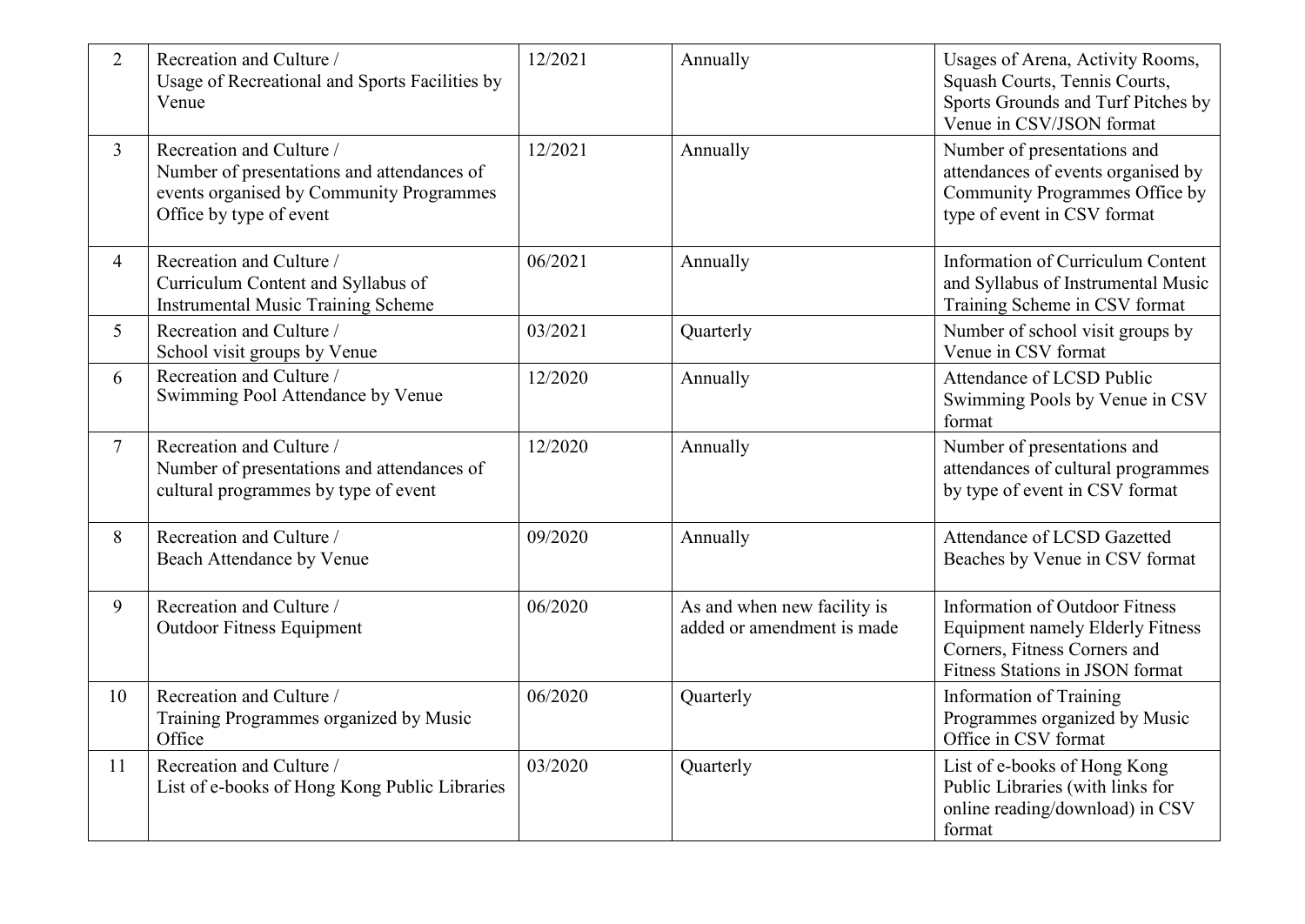| 12 | Recreation and Culture /<br><b>Sports Climbing Facilities</b>                                                        | 03/2020 | As and when new facility is<br>added or amendment is made | <b>Information of Sports Climbing</b><br>Facilities in JSON format                                                                              |
|----|----------------------------------------------------------------------------------------------------------------------|---------|-----------------------------------------------------------|-------------------------------------------------------------------------------------------------------------------------------------------------|
| 13 | Recreation and Culture /<br>Collection items accessible on the Internet                                              | 03/2020 | Quarterly                                                 | Cumulative number of LCSD<br>museums' collection items<br>uploaded on the internet by venues<br>in CSV formant                                  |
| 14 | Recreation and Culture /<br>Performances and Attendances at Cultural and<br>Entertainment Programmes by Office       | 12/2019 | Quarterly                                                 | Performances and Attendances at<br><b>Cultural and Entertainment</b><br>Programmes by Office in CSV<br>format                                   |
| 15 | Recreation and Culture / Bowling Greens                                                                              | 12/2019 | As and when new facility is<br>added or amendment is made | Information of Bowling Greens in<br><b>JSON</b> format                                                                                          |
| 16 | Recreation and Culture /<br>Funding Allocation to NSAs under Sports<br><b>Subvention Scheme</b>                      | 09/2019 | Annually                                                  | <b>Information of Funding Allocation</b><br>to Subvented National Sports<br>Associations (NSAs) under Sports<br>Subvention Scheme in CSV format |
| 17 | Recreation and Culture /<br>Performances and Attendances at Cultural and<br><b>Entertainment Programmes by Venue</b> | 09/2019 | Quarterly                                                 | Performances and Attendances at<br><b>Cultural and Entertainment</b><br>Programmes by Venue in CSV<br>format                                    |
| 18 | Recreation and Culture /<br>A Catalogue of Books Printed in Hong Kong                                                | 07/2019 | Quarterly                                                 | A Catalogue of Books Printed in<br>Hong Kong in CSV format (format<br>of dataset changed; first release<br>date: 02/2018)                       |
| 19 | Recreation and Culture /<br>Leisure Link Self-service Kiosks                                                         | 07/2019 | As and when new facility is<br>added or amendment is made | Location of Leisure Link Self-<br>service Kiosk in CSV format<br>(format of dataset changed; first<br>release date: 06/2017)                    |
| 20 | Recreation and Culture / Leisure Link System<br>Outlets                                                              | 06/2019 | As and when new facility is<br>added or amendment is made | Location of Leisure Link System<br>Outlets in CSV format                                                                                        |
| 21 | Recreation and Culture /<br>Top 100 Titles of Books Borrowed from Hong<br>Kong Public Libraries                      | 06/2019 | Annually                                                  | Top 100 Titles of Books Borrowed<br>from Hong Kong Public Libraries<br>(with links to online catalogue) in<br>CSV format                        |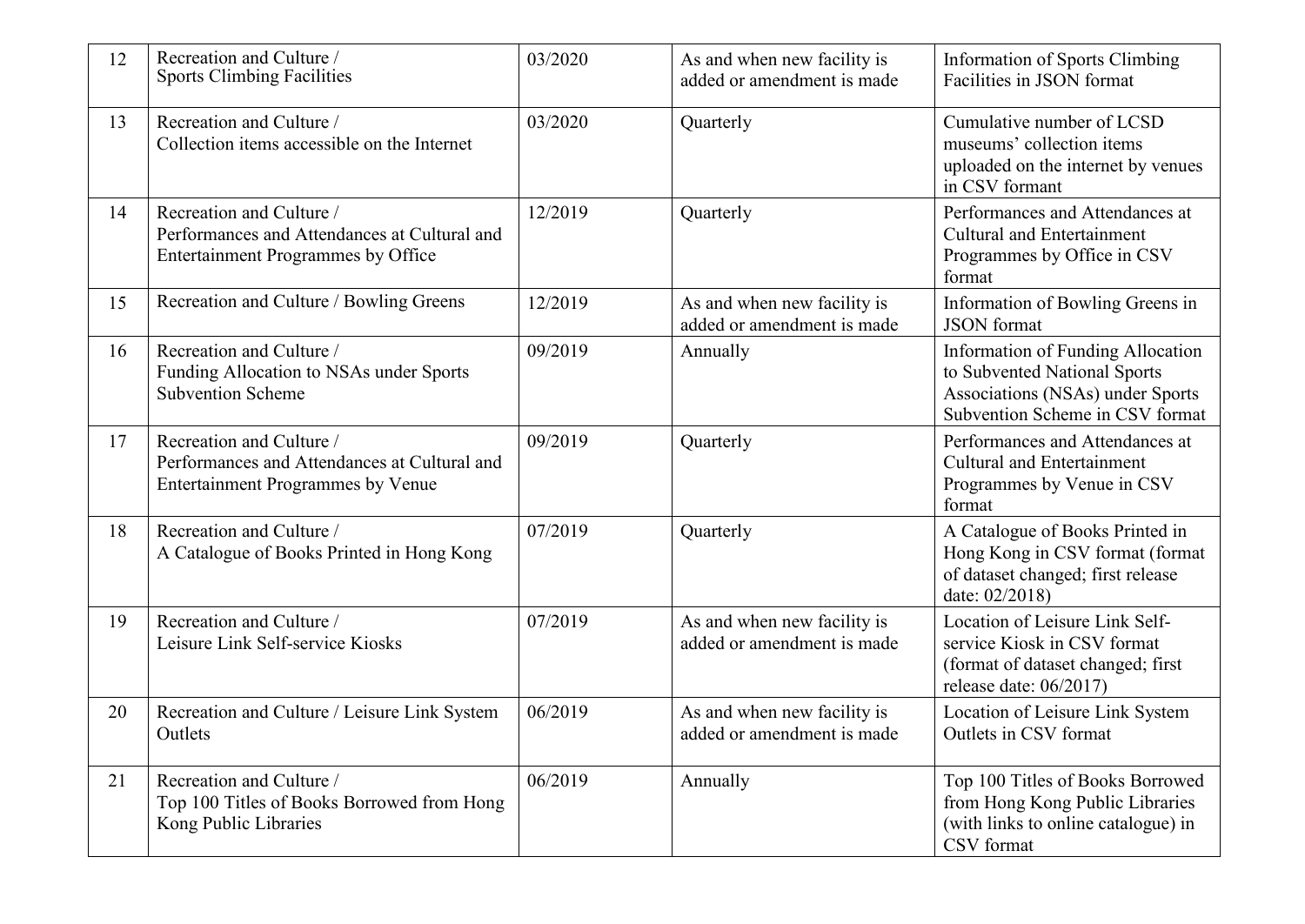| 22 | Recreation and Culture / Leisure Venues for<br>Holding Wedding Ceremonies                          | 06/2019 | As and when new facility is<br>added or amendment is made | Information of Leisure Venues for<br>Holding Wedding Ceremonies in<br><b>JSON</b> format                                                                                                                                                                                      |
|----|----------------------------------------------------------------------------------------------------|---------|-----------------------------------------------------------|-------------------------------------------------------------------------------------------------------------------------------------------------------------------------------------------------------------------------------------------------------------------------------|
| 23 | Recreation and Culture /<br><b>Fitness Walking Tracks</b>                                          | 03/2019 | As and when new facility is<br>added or amendment is made | Information of Fitness Walking<br>Tracks in JSON format                                                                                                                                                                                                                       |
| 24 | Recreation and Culture /<br>Museum Attendance by Venue                                             | 03/2019 | Quarterly                                                 | <b>Attendance of LCSD's Museums</b><br>by Venue in CSV format                                                                                                                                                                                                                 |
| 25 | Recreation and Culture /<br>Usage of Hong Kong Public Libraries<br>(materials borrowed) by Library | 03/2019 | Annually                                                  | Usage (items of library materials<br>borrowed) of Hong Kong Public<br>Libraries by Library in CSV format                                                                                                                                                                      |
| 26 | Recreation and Culture /<br>Children's Play Rooms                                                  | 08/2018 | As and when new facility is<br>added or amendment is made | Information of Children's Play<br>Rooms in JSON format                                                                                                                                                                                                                        |
| 27 | Recreation and Culture /<br><b>Statistics Reports</b>                                              | 05/2018 | Annually                                                  | Statistics Report on LCSD public<br>facilities and services in CSV<br>format                                                                                                                                                                                                  |
| 28 | Recreation and Culture /<br><b>Community Recreation and Sports</b><br>Programmes                   | 04/2018 | Daily                                                     | Information on leisure activities to<br>be held one and a half months later<br>uploaded on the 15th of each month<br>(e.g. information on activities in<br>July will be made available on 15<br>May) in JSON format                                                           |
| 29 | Recreation and Culture /<br>Water Dispensers in LCSD venues                                        | 04/2018 | Annually                                                  | Public can refer to the list of water<br>dispensers in the LCSD venues<br>includes the name of the venues,<br>location of water dispensers, type<br>of water dispensers, number of<br>water dispensers, opening hours of<br>the venues and water temperature<br>in CSV format |
| 30 | Recreation and Culture /<br>New Additions of Library Materials of Hong<br>Kong Public Libraries    | 07/2017 | <b>Every Week</b>                                         | New Additions of Library<br>Materials of Hong Kong Public<br>Libraries in RSS format                                                                                                                                                                                          |
| 31 | Recreation and Culture /<br>RSS Feeds from Hong Kong Public Libraries<br>Portal                    | 07/2017 | <b>Every Week</b>                                         | RSS Feeds from Hong Kong Public<br>Libraries Portal                                                                                                                                                                                                                           |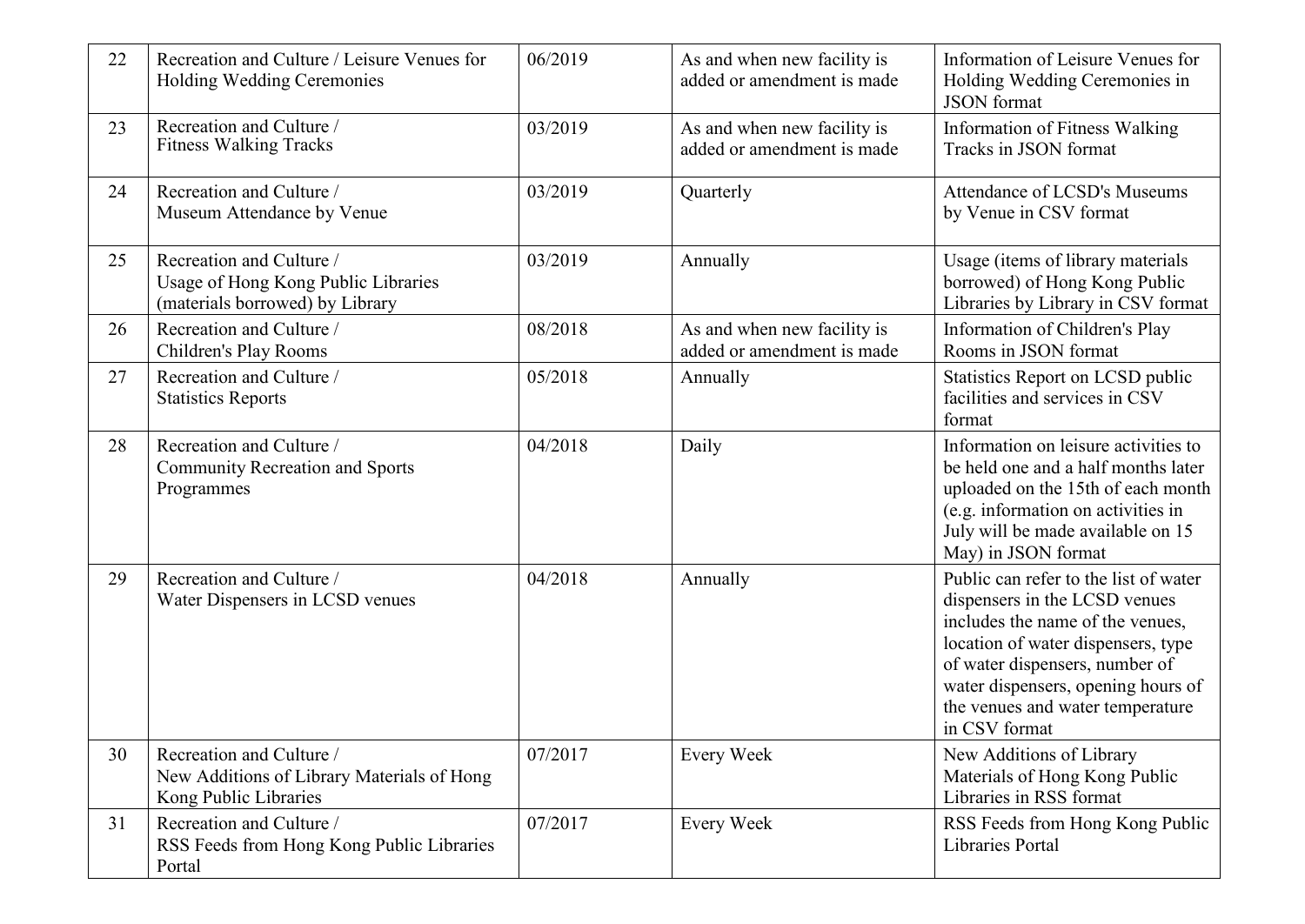| 32 | Recreation and Culture /<br><b>Fitness Rooms</b>                                                         | 06/2017 | As and when new facility is<br>added or amendment is made | <b>Information of Fitness Rooms</b><br>(Location and Equipment provided)<br>in JSON format          |
|----|----------------------------------------------------------------------------------------------------------|---------|-----------------------------------------------------------|-----------------------------------------------------------------------------------------------------|
| 33 | Recreation and Culture /<br>11-a-side Soccer Pitches (Artificial Turf Pitch)                             | 01/2017 | As and when new facility is<br>added or amendment is made | Location of 11-a-side Soccer<br>Pitches (Artificial Turf Pitch) in<br><b>JSON</b> format            |
| 34 | Recreation and Culture /<br>11-a-side Soccer Pitches (Natural Turf Pitch)                                | 01/2017 | As and when new facility is<br>added or amendment is made | Location of 11-a-side Soccer<br>Pitches (Natural Turf Pitch) in<br><b>JSON</b> format               |
| 35 | Recreation and Culture /<br>5-a-side Hard-surface Soccer Pitches (Free<br><b>Outdoor Pitches/Courts)</b> | 01/2017 | As and when new facility is<br>added or amendment is made | Location of 5-a-side Hard-surface<br>Soccer Pitches (Free Outdoor<br>Pitches/Courts) in JSON format |
| 36 | Recreation and Culture /<br>7-a-side Hard-surface Soccer Pitches (Free<br><b>Outdoor Pitches/Courts)</b> | 01/2017 | As and when new facility is<br>added or amendment is made | Location of 7-a-side Hard-surface<br>Soccer Pitches (Free Outdoor<br>Pitches/Courts) in JSON format |
| 37 | Recreation and Culture /<br>7-a-side Soccer Pitches (Artificial Turf Pitch)                              | 01/2017 | As and when new facility is<br>added or amendment is made | Location of 7-a-side Soccer Pitches<br>(Artificial Turf Pitch) in JSON<br>format                    |
| 38 | Recreation and Culture /<br>7-a-side Soccer Pitches (Natural Turf Pitch)                                 | 01/2017 | As and when new facility is<br>added or amendment is made | Location of 7-a-side Soccer Pitches<br>(Natural Turf Pitch) in JSON<br>format                       |
| 39 | Recreation and Culture /<br><b>Badminton Courts (Free Outdoor</b><br>Pitches/Courts)                     | 01/2017 | As and when new facility is<br>added or amendment is made | <b>Location of Badminton Courts</b><br>(Free Outdoor Pitches/Courts) in<br><b>JSON</b> format       |
| 40 | Recreation and Culture /<br>Baseball Pitches (Natural Turf Pitch)                                        | 01/2017 | As and when new facility is<br>added or amendment is made | <b>Location of Baseball Pitches</b><br>(Natural Turf Pitch) in JSON<br>format                       |
| 41 | Recreation and Culture /<br><b>Basketball Courts (Free Outdoor</b><br>Pitches/Courts)                    | 01/2017 | As and when new facility is<br>added or amendment is made | Location of Basketball Courts (Free<br>Outdoor Pitches/Courts) in JSON<br>format                    |
| 42 | Recreation and Culture /<br>Cricket Ground (Free Outdoor Pitches/Courts)                                 | 01/2017 | As and when new facility is<br>added or amendment is made | Location of Cricket Ground (Free<br>Outdoor Pitches/Courts) in JSON<br>format                       |
| 43 | Recreation and Culture /<br>Cricket Ground (Natural Turf Pitch)                                          | 01/2017 | As and when new facility is<br>added or amendment is made | Location of Cricket Ground<br>(Natural Turf Pitch) in JSON<br>format                                |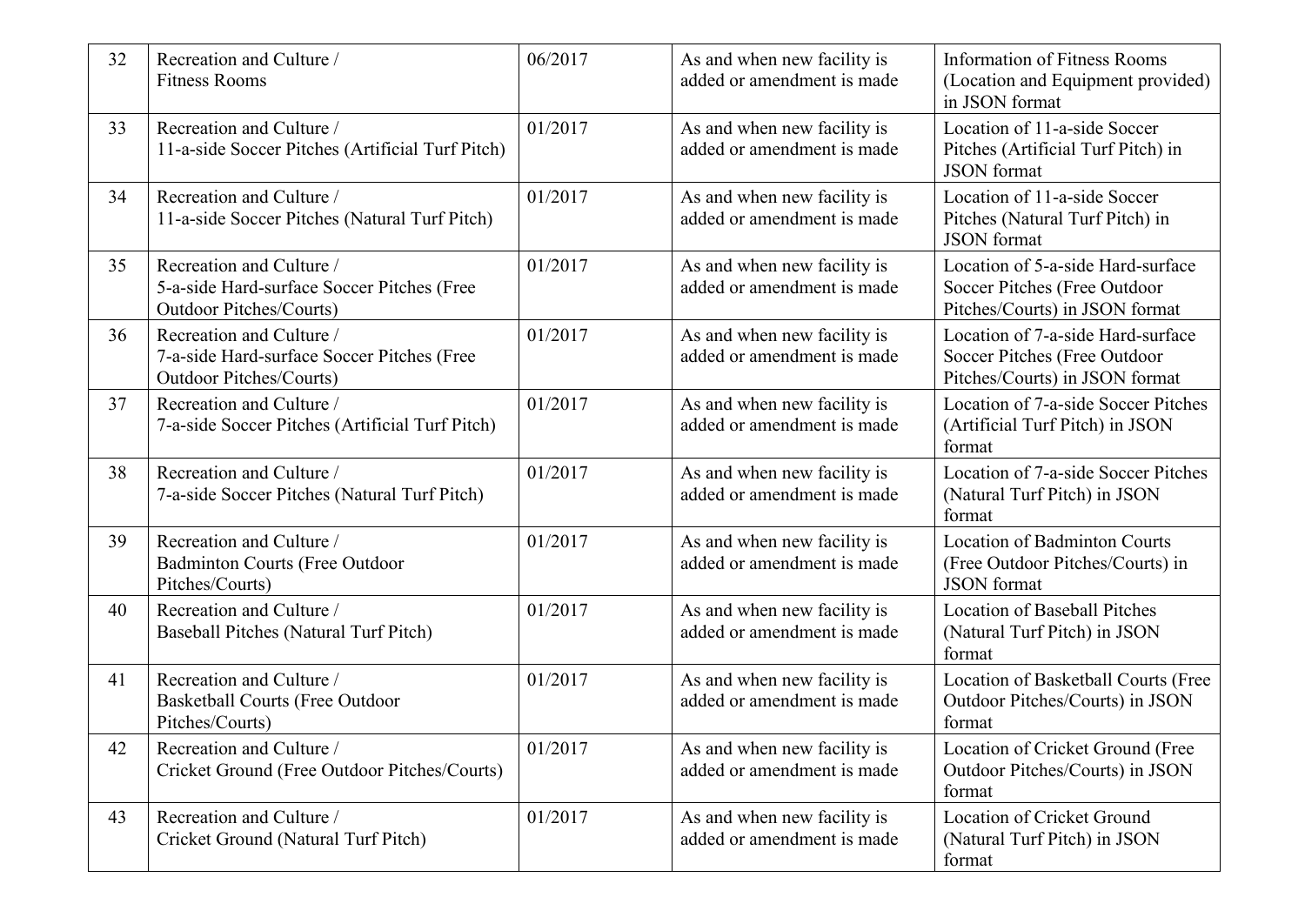| 44 | Recreation and Culture /<br>Gateball Courts (Free Outdoor Pitches/Courts)           | 01/2017 | As and when new facility is<br>added or amendment is made | Location of Gateball Courts (Free<br>Outdoor Pitches/Courts) in JSON<br>format                      |
|----|-------------------------------------------------------------------------------------|---------|-----------------------------------------------------------|-----------------------------------------------------------------------------------------------------|
| 45 | Recreation and Culture /<br>Handball Courts (Free Outdoor Pitches/Courts)           | 01/2017 | As and when new facility is<br>added or amendment is made | Location of Handball Courts (Free<br>Outdoor Pitches/Courts) in JSON<br>format                      |
| 46 | Recreation and Culture /<br>Hockey Grounds (Artificial Turf Pitch)                  | 01/2017 | As and when new facility is<br>added or amendment is made | Location of Hockey Grounds<br>(Artificial Turf Pitch) in JSON<br>format                             |
| 47 | Recreation and Culture /<br>Netball Courts (Free Outdoor Pitches/Courts)            | 01/2017 | As and when new facility is<br>added or amendment is made | Location of Netball Courts (Free<br>Outdoor Pitches/Courts) in JSON<br>format                       |
| 48 | Recreation and Culture /<br>Roller Hockey Court (Free Outdoor<br>Pitches/Courts)    | 01/2017 | As and when new facility is<br>added or amendment is made | Location of Roller Hockey Court<br>(Free Outdoor Pitches/Courts) in<br><b>JSON</b> format           |
| 49 | Recreation and Culture /<br>Rugby Pitches (Natural Turf Pitch)                      | 01/2017 | As and when new facility is<br>added or amendment is made | Location of Rugby Pitches (Natural<br>Turf Pitch) in JSON format                                    |
| 50 | Recreation and Culture /<br>Tennis Practice Courts (Free Outdoor<br>Pitches/Courts) | 01/2017 | As and when new facility is<br>added or amendment is made | <b>Location of Tennis Practice Courts</b><br>(Free Outdoor Pitches/Courts) in<br><b>JSON</b> format |
| 51 | Recreation and Culture /<br>Volleyball Courts (Free Outdoor<br>Pitches/Courts)      | 01/2017 | As and when new facility is<br>added or amendment is made | Location of Volleyball Courts (Free<br>Outdoor Pitches/Courts) in JSON<br>format                    |
| 52 | Recreation and Culture /<br><b>Archery Ranges</b>                                   | 12/2016 | As and when new facility is<br>added or amendment is made | Location of Archery Ranges in<br><b>JSON</b> format                                                 |
| 53 | Recreation and Culture /<br><b>Barbecue Sites</b>                                   | 12/2016 | As and when new facility is<br>added or amendment is made | Location of Barbecue Sites in<br><b>JSON</b> format                                                 |
| 54 | Recreation and Culture /<br><b>Beach Volleyball Courts</b>                          | 12/2016 | As and when new facility is<br>added or amendment is made | Location of Beach Volleyball<br>Courts in JSON format                                               |
| 55 | Recreation and Culture /<br>Cricket Ground (Artificial Turf Pitch)                  | 12/2016 | As and when new facility is<br>added or amendment is made | Location of Cricket Ground<br>(Artificial Turf Pitch) in JSON<br>format                             |
| 56 | Recreation and Culture /<br><b>Cycling Tracks and Grounds</b>                       | 12/2016 | As and when new facility is<br>added or amendment is made | Location of Cycling Tracks and<br>Grounds in JSON format                                            |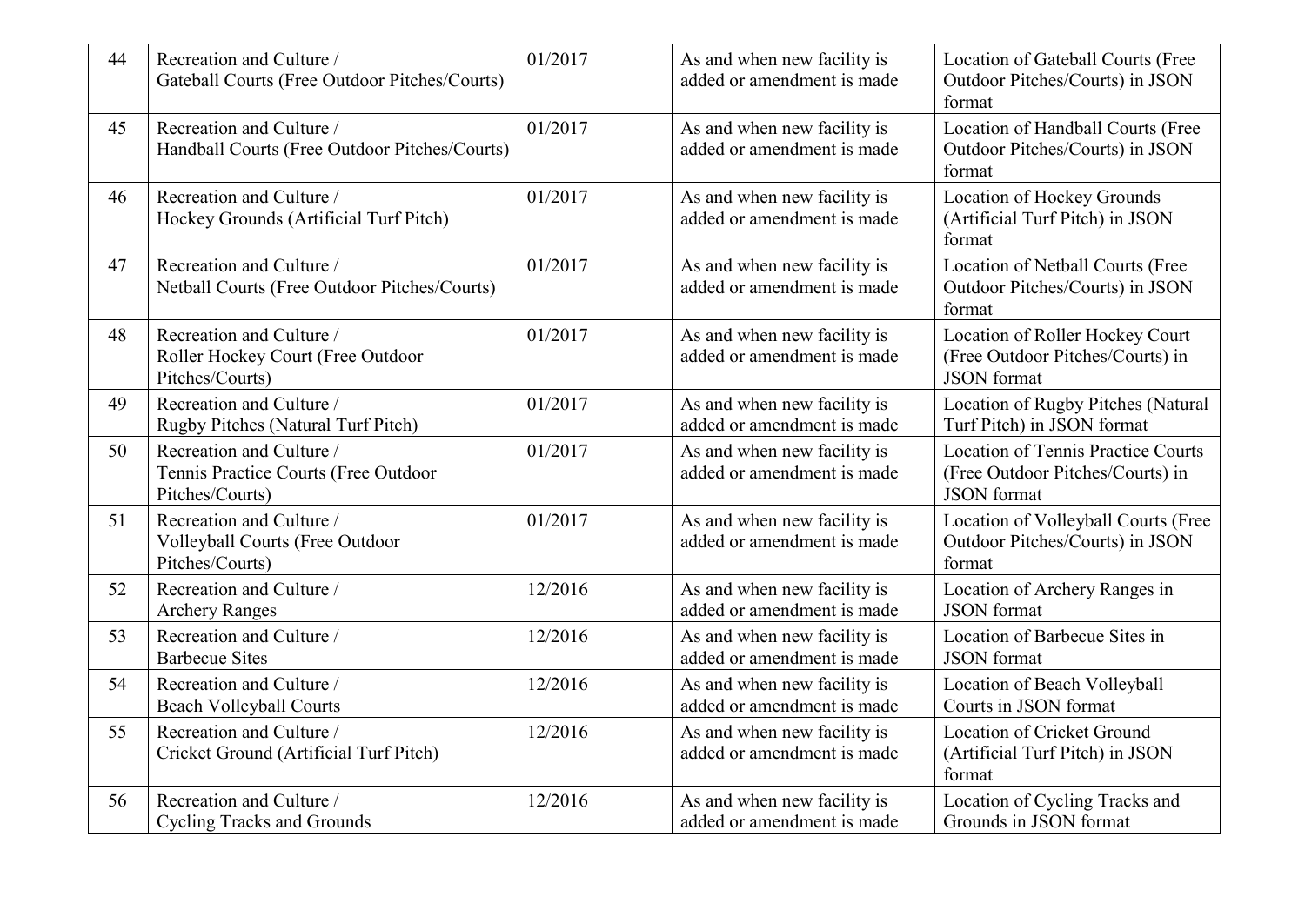| 57 | Recreation and Culture /<br>Dog Gardens/Pet Gardens               | 12/2016 | As and when new facility is<br>added or amendment is made | Location of Dog Gardens/Pet<br>Gardens in JSON format                       |
|----|-------------------------------------------------------------------|---------|-----------------------------------------------------------|-----------------------------------------------------------------------------|
| 58 | Recreation and Culture /<br>Jogging Tracks and Fitness Trails     | 12/2016 | As and when new facility is<br>added or amendment is made | Location of Jogging Tracks and<br>Fitness Trails in JSON format             |
| 59 | Recreation and Culture /<br><b>Model Boat Pools</b>               | 12/2016 | As and when new facility is<br>added or amendment is made | Location of Model Boat Pools in<br><b>JSON</b> format                       |
| 60 | Recreation and Culture /<br>Model Car Play Area                   | 12/2016 | As and when new facility is<br>added or amendment is made | Location of Model Car Play Area<br>in JSON format                           |
| 61 | Recreation and Culture /<br>Open Air Theatres                     | 12/2016 | As and when new facility is<br>added or amendment is made | Location of Open Air Theatres in<br><b>JSON</b> format                      |
| 62 | Recreation and Culture /<br><b>Outdoor Table Tennis Tables</b>    | 12/2016 | As and when new facility is<br>added or amendment is made | Location of Outdoor Table Tennis<br>Tables in JSON format                   |
| 63 | Recreation and Culture /<br>Play Equipment for All Children       | 12/2016 | As and when new facility is<br>added or amendment is made | Location of Play Equipment for All<br>Children in JSON format               |
| 64 | Recreation and Culture /<br>Road Safety Towns                     | 12/2016 | As and when new facility is<br>added or amendment is made | Location of Road Safety Towns in<br><b>JSON</b> format                      |
| 65 | Recreation and Culture /<br><b>Roller Skating Rinks</b>           | 12/2016 | As and when new facility is<br>added or amendment is made | Location of Roller Skating Rinks in<br><b>JSON</b> format                   |
| 66 | Recreation and Culture /<br>Rugby Pitches (Artificial Turf Pitch) | 12/2016 | As and when new facility is<br>added or amendment is made | Location of Rugby Pitches<br>(Artificial Turf Pitch) in JSON<br>format      |
| 67 | Recreation and Culture /<br><b>Skateboard Ground</b>              | 12/2016 | As and when new facility is<br>added or amendment is made | Location of Skateboard Ground in<br><b>JSON</b> format                      |
| 68 | Recreation and Culture /<br>Skateparks                            | 12/2016 | As and when new facility is<br>added or amendment is made | Location of Skateparks in JSON<br>format                                    |
| 69 | Recreation and Culture /<br><b>Sports Centres</b>                 | 12/2016 | As and when new facility is<br>added or amendment is made | Location of Sports Centres in<br><b>JSON</b> format                         |
| 70 | Recreation and Culture /<br><b>Sports Grounds</b>                 | 12/2016 | As and when new facility is<br>added or amendment is made | Location of Sports Grounds in<br><b>JSON</b> format                         |
| 71 | Recreation and Culture /<br>Tennis Courts                         | 12/2016 | As and when new facility is<br>added or amendment is made | Location of Tennis Courts in JSON<br>format                                 |
| 72 | Recreation and Culture /<br><b>Cultural Programmes</b>            | 12/2015 | Daily                                                     | Current and forthcoming cultural<br>programmes information in XML<br>format |